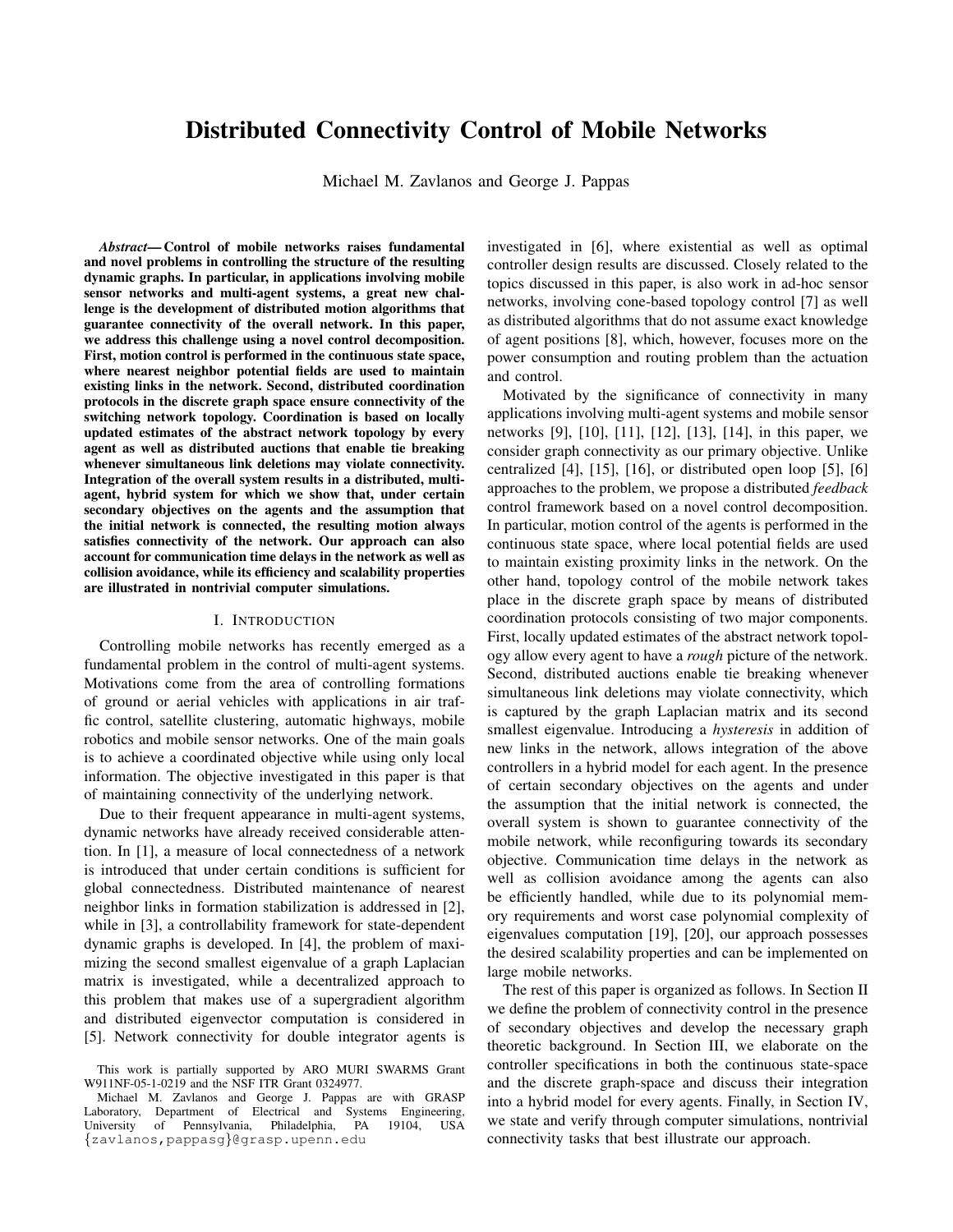

Fig. 1. Possible secondary objectives: Converging to the origin (a) or to a unit circle (b).

#### II. PROBLEM FORMULATION

Consider *n* mobile agents in  $\mathbb{R}^p$  and denote by  $x_i(t) \in$  $\mathbb{R}^p$  the position of agent i at time t. Let  $\mathbf{x}(t)$  =  $[x_1(t) \dots x_n(t)]^T$  denote the  $np \times 1$  stack vector of all agent positions and assume fully actuated agents  $i$ , such that,

$$
\dot{x}_i(t) = -\nabla_{x_i} f_i(x_i(t)) + u_i(\mathbf{x}(t))\tag{1}
$$

where  $f_i \geq 0$  corresponds to a continuous radially unbounded potential indicating a *secondary objective* (Fig. 1) and  $u_i \in \mathbb{R}^p$  is a *primary* control input to be determined. The system of agents described in system (1), gives rise to a *dynamic graph*  $G(t)$ , which we define as follows.

*Definition 2.1 (Dynamic Graphs):* We call  $G(t)$  $(V, \mathcal{E}(t))$  a dynamic graph consisting of a set of vertices  $V = \{1, \ldots, n\}$  indexed by the set of agents and a time varying set of links  $\mathcal{E}(t) = \{(i, j) | i, j \in \mathcal{V}\}\$  such that, for any  $0 < r < R$ ,

- if  $(i, j) \notin \mathcal{E}(t)$  and  $0 < ||x_i(t) x_j(t)||_2 < r$  then,  $(i, j)$  is a candidate link to be *added* to  $\mathcal{E}(t)$ ,
- if  $(i, j) \in \mathcal{E}(t)$  and  $r \leq ||x_i(t) x_j(t)||_2 < R$  then,  $(i, j)$  is a candidate link to be *deleted* from  $\mathcal{E}(t)$ ,
- if  $R \leq ||x_i(t) x_j(t)||_2$  then,  $(i, j) \notin \mathcal{E}(t)$ .

Dynamic graphs  $\mathcal{G}(t)$  such that  $(i, j) \in \mathcal{E}(t)$  if and only if  $(j, i) \in \mathcal{E}(t)$  are called *undirected* and consist the main focus of this paper. Moreover, any vertices  $i$  and  $j$  of an undirected graph  $\mathcal{G}(t)$ , that are joined by a link  $(i, j) \in \mathcal{E}(t)$ , are called adjacent or neighbors at time t and are denoted by  $i \sim j$ . Definition 2.1 implies that all links in  $\mathcal{G}(t)$  are essentially controllable. In particular, the neighborhood of every vertex in  $\mathcal{G}(t)$  is partitioned into two disjoint sets in  $\mathbb{R}^p$ , i.e., an open ball and an annulus, where addition and deletion of links, respectively, takes place  $(Fig. 2)$ .<sup>1</sup> Note that the particular partitioning of the state-space neighborhood of every vertex in  $G(t)$ , introduces a *hysteresis* in addition of new links in  $\mathcal{G}(t)$ , which is critical in integrating topology control of the network with motion control of the agents (Section III).

Given any dynamic graph  $G(t) = (\mathcal{V}(t), \mathcal{E}(t))$ , we say that a graph  $G_i(t) = (\mathcal{V}_i(t), \mathcal{E}_i(t))$  is a *subgraph* of  $\mathcal{G}(t)$ , if  $V_i(t) \subseteq V(t)$  and  $\mathcal{E}_i(t) \subseteq \mathcal{E}(t)$ . If  $V_i(t) = V(t)$ , we call  $\mathcal{G}_i(t)$  a *spanning subgraph* of  $\mathcal{G}(t)$ . A subgraph  $\mathcal{G}_i(t)$  of



Fig. 2. Link (solid lines) dynamics according to Definition 2.1. Note that the *candidate* link  $i \sim j$  is deleted at time  $t_2$ .

 $G(t)$  is called an *induced subgraph* if two vertices of  $V_i(t)$ are adjacent in  $G_i(t)$  if and only if they are adjacent in  $\mathcal{G}(t)$ . A topological invariant of graphs that also corresponds to the *primary objective* for system (1), is graph connectivity.

*Definition 2.2 (Graph Connectivity):* We say that a dynamic graph  $G(t)$  is connected at time t if there exists a path, i.e., a sequence of distinct vertices such that consecutive vertices are adjacent, between any two vertices in  $\mathcal{G}(t)$ .

Then, the problem addressed in this paper is,

*Problem 1 (Distributed Connectivity Control):* Given the set of connected graphs  $C_n$  on n vertices, determine distributed control laws  $u_i(\mathbf{x}(t))$  for all agents i so that if  $\mathcal{G}(t_0) \in \mathcal{C}_n$ , then  $\mathcal{G}(t) \in \mathcal{C}_n$  for all time.

Problem 1 equivalently implies that we want the set  $\mathcal{C}_n$  to be an invariant of motion for system (1). We achieve this goal by choosing an equivalent formulation, using the algebraic representation of the dynamic graph  $\mathcal{G}(t)$ . In particular, the structure of any dynamic graph  $\mathcal{G}(t) = (\mathcal{V}, \mathcal{E}(t))$  can be equivalently represented by a dynamic *Laplacian* matrix,

$$
L(t) = \Delta(t) - A(t) \tag{2}
$$

where  $A(t) = (a_{ij}(t))$  corresponds to the *Adjacency matrix* of the graph  $G(t)$ , which is such that  $a_{ij}(t) = 1$ if  $(i, j) \in \mathcal{E}(t)$  and  $a_{ij}(t) = 0$  otherwise and  $\Delta(t) =$ <br>diag $\left(\sum_{j=1}^{n} a_{ij}(t)\right)$  denotes the *Valency matrix*.<sup>2</sup> Note that a<br>\ denotes the *Valency matrix*. <sup>2</sup> Note that for undirected graphs, the Adjacency matrix is a symmetric matrix and hence, so is the Laplacian matrix. The spectral properties of the Laplacian matrix are closely related to graph connectivity. In particular, we have the following lemma.

*Lemma 2.3 ([17]):* Let  $\lambda_1(L(t)) \leq \lambda_2(L(t)) \leq \cdots \leq$  $\lambda_n(L(t))$  be the ordered eigenvalues of the Laplacian matrix  $L(t)$ . Then,  $\lambda_1(L(t)) = 0$  for all t, with corresponding eigenvector 1, i.e., the vector of all entries equal to 1. Moreover,  $\lambda_2(L(t)) > 0$  if and only if  $\mathcal{G}(t)$  is connected.

Note that computation of the spectrum of a matrix has worst case complexity  $O(n^3)$ , where *n* is the size of the matrix [19]. This complexity can, however, be reduced to  $O(n)$ for sparse symmetric matrices [20], as is the Laplacian matrix  $L(t)$  in the case of large networks, commonly appearing in the proposed setting. Consequently, dealing with eigenvalues does not introduce significant computational overhead, which makes our approach scalable to large size networks.

<sup>&</sup>lt;sup>1</sup>State-dependent dynamic graphs  $\mathcal{G}(t)$  as in Definition 2.1, are sometimes also called *proximity graphs*.

<sup>&</sup>lt;sup>2</sup>Since we do not allow self-loops, we define  $a_{ii}(t) = 0$  for all *i*.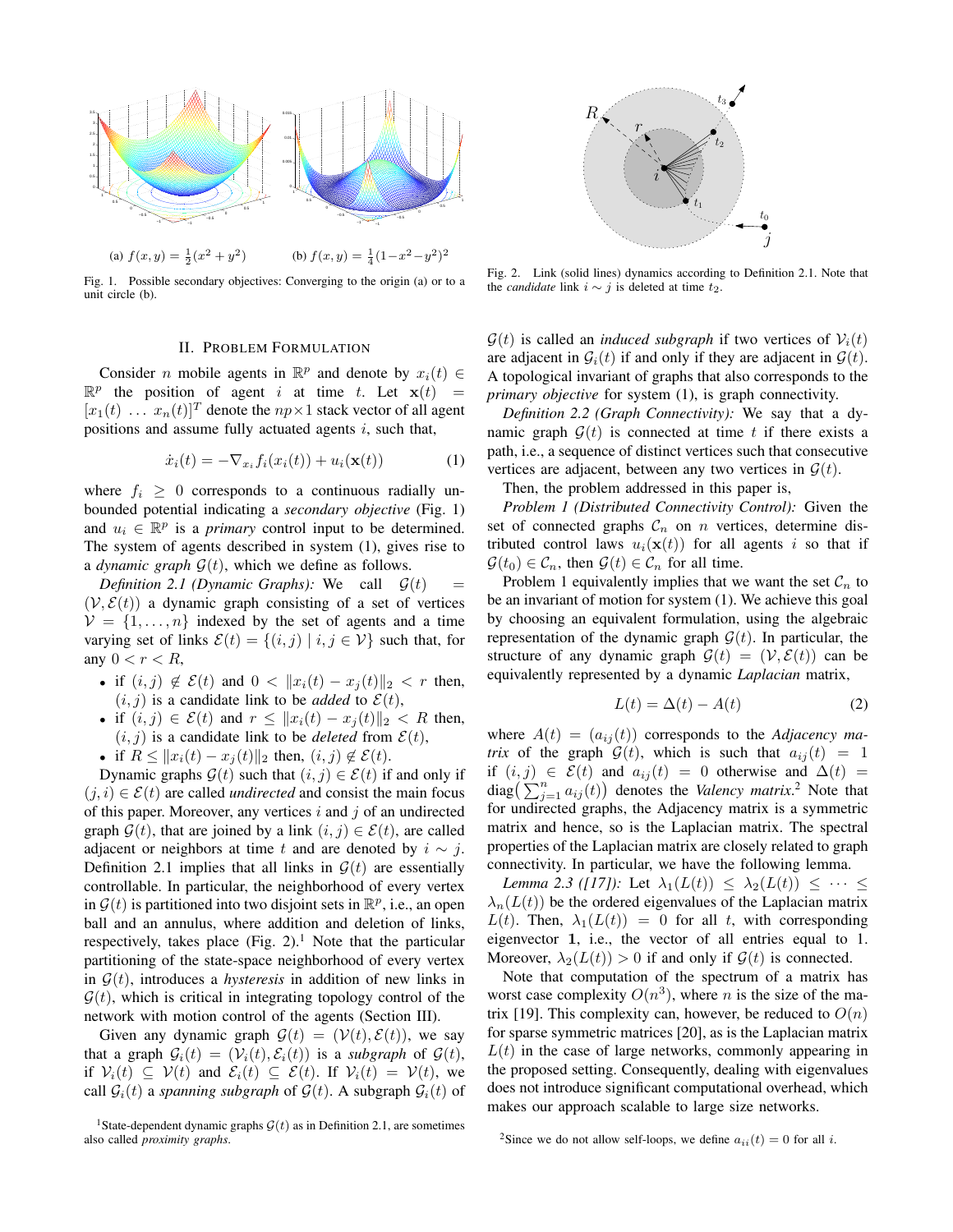

Fig. 3. Control Decomposition.

#### III. DISTRIBUTED TOPOLOGY CONTROL

Motivated by the inherently discrete nature of graphs as combinatorial objects, in this paper we employ a novel control decomposition in the *continuous* state space and *discrete* graph space, respectively (Fig. 3). In particular, motion control of the agents is performed in the continuous state space and aims at maintaining existing links in the network. On the other hand, topology control of the discrete graph structure, namely addition and, more important, deletion of links in  $\mathcal{G}(t)$ , is due to distributed coordination protocols in the discrete graph space. State-dependence of the network topology (Definition 2.1) and in particular, the hysteresis in creation of new links, enables integration of the resulting controllers in a hybrid model for every agent.

#### *A. Maintaining Existing Links in the Network*

Let  $\mathcal{G} = (\mathcal{V}, \mathcal{E})$  indicate any given topology of the network and denote by  $\mathcal{N}_i = \{j \mid (i,j) \in \mathcal{E}\}\$  the neighbors of agent  $i$  in the graph  $G$ . The goal in this section is to design distributed control laws  $u_i(t)$  for all agents i that guarantee that all links in  $G$  are maintained and that collisions among adjacent agents are avoided. The construction is based on potential fields that "blow up" whenever the state of the system violates any of these specifications. In particular, for system violates any of these specifications. In part every agent *i*, let  $\varphi_i(\mathbf{x}) = \sum_{j \in \mathcal{N}_i} \varphi_{ij}(x_{ij})$  where,

$$
\varphi_{ij}(x_{ij}) = \frac{1}{\|x_{ij}\|_2^2} + \frac{1}{R^2 - \|x_{ij}\|_2^2}
$$

Then, we have the following result.<sup>3</sup>

*Theorem 3.1 ([18]):* For all agents *i*, assume secondary objectives described by continuous potentials  $f_i : \mathbb{R}^p \to \mathbb{R}_+$ such that  $\lim_{\|x_i\|_2\to\infty} f_i(x_i) = \infty$  (radially unbounded) and let the control inputs be defined by, $4$ 

$$
u_i(\mathbf{x}) := -K \nabla_{x_i} \varphi_i(\mathbf{x}) \tag{3}
$$

Then, the closed loop system (1) guarantees that all links in G are maintained and collisions among agents are avoided.

# *B. Distributed Coordination*

Having developed a distributed motion control framework that maintains existing links among adjacent agents, we now propose distributed coordination protocols to control the discrete structure of the network. The two major components of our approach are locally updated *spanning subgraphs* of the abstract network topology that allow every agent to have

<sup>4</sup>We denote by  $\mathbb{R}_+$  the set  $[0, \infty)$ .

TABLE I

| $a_{jk}^{[i]}(t)$ | $v_{jk}^{\left[ i\right] }(t)$ | $a_{jk}^{[i]}(t+1)$ |
|-------------------|--------------------------------|---------------------|
|                   |                                | $\mathbf{\Omega}$   |
|                   |                                |                     |
| 0                 |                                |                     |
|                   |                                |                     |

a *rough* picture of the network structure and a *market-based* coordination algorithm that enables tie breaking whenever simultaneous link deletions may violate connectivity.

*1) Locally Updated Spanning Subgraphs:* Since connectivity is a global property of the graph  $\mathcal{G}(t)$ , it is necessary that every agent has sufficient knowledge of the structure of  $G(t)$  in order to be able to safely delete a link with a neighbor without violating connectivity. One can easily imagine scenarios where lack of such information might result in violation of connectivity, i.e., if an agent is not aware that the graph is a tree. Hence, we assume that every agent i can locally estimate a *spanning subgraph*  $G_i(t) = (V, \mathcal{E}_i(t))$  of the graph  $\mathcal{G}(t)$ , using information from its nearest neighbors  $\mathcal{N}_i(t) = \{j \mid (i,j) \in \mathcal{E}(t)\}\$ only.<sup>5</sup> In particular, let  $A_i(t) = \left( a_{jk}^{[i]}(t) \right)$ ¢ denote the Adjacency matrix corresponding to the graph  $G_i(t)$  at time t. Then, the dynamics of a link  $j \sim k$  can be expressed as (Table I),<sup>6</sup>

$$
a_{jk}^{[i]}(t+1) := \neg (a_{jk}^{[i]}(t) \leftrightarrow v_{jk}^{[i]}(t))
$$
 (4)

where  $v_{jk}^{[i]}(t) \in \{0,1\}$  indicates a control input, such that  $v_{jk}^{[i]}(t) = 1$  indicates an action to create or delete a link  $j \sim k$ .<sup>7</sup> In matrix form, the dynamics in equation (4) become,

$$
A_i(t+1) := H_i(t) := \neg (A_i(t) \leftrightarrow V_i(t)) \tag{5}
$$

where the control input  $V_i(t) = (v_{jk}^{[i]}(t))$ ¢ is a symmetric matrix ensuring that, if  $A_i(t_0)$  is symmetric, then  $A_i(t)$  is also symmetric for all time  $t \geq t_0$ .

Let  $E_i = \vee_{j \neq i} (e_i e_j^T \vee e_j e_i^T)$ , where  $e_i$  is a column vector of all entries equal to zero but the  $i$ -th entry which is equal to one. Then, the expression  $E_i \wedge (\neg A_i(t))$  indicates links  $i \sim j$ that agent *i* can create with agents  $j \notin \mathcal{N}_i(t)$ . Moreover, let  $A_i^{(1)}(t) = \vee_{j \in \mathcal{N}_i(t)} A_j(t)$  indicate existing links in the network, available by the 1-hop neighbors  $\mathcal{N}_i(t)$  of agent i. Then, the expression  $(\neg A_i(t)) \wedge A_i^{(1)}(t)$  indicates existing links in the network that agent  $i$  is not currently aware of. Hence, the expression,

$$
F_i(t) := \left( (\neg A_i(t)) \land A_i^{(1)}(t) \right) \lor \left( E_i \land (\neg A_i(t)) \right) \tag{6}
$$

indicates, either existing links in the network that agent  $i$  is not aware of, or links that agent i can create with agents  $j \notin \mathbb{C}$  $\mathcal{N}_i(t)$ . Clearly,  $F_i(t)$  captures all new links that agent i can add to  $A_i(t)$ . On the other hand, the Adjacency matrix  $A_i(t)$ includes all existing links in  $G_i(t)$ , which are also candidates

<sup>&</sup>lt;sup>3</sup>We emphasize the fact that the potentials  $f_i(x_i)$  consist *secondary* objectives and there is no guarantee that they will be achieved.

<sup>&</sup>lt;sup>5</sup>The requirement that  $G_i(t)$  is a *spanning subgraph* of  $G(t)$  is necessary to guarantee connectivity of the graph  $\mathcal{G}(t)$  for all  $t \geq t_0$  [18].

<sup>&</sup>lt;sup>6</sup>See Appendix for an overview of Boolean Operations.

<sup>&</sup>lt;sup>7</sup>The discrete time semantics in  $(4)$  are associated with transitions of a hybrid automaton modeling every agent, defined in [18].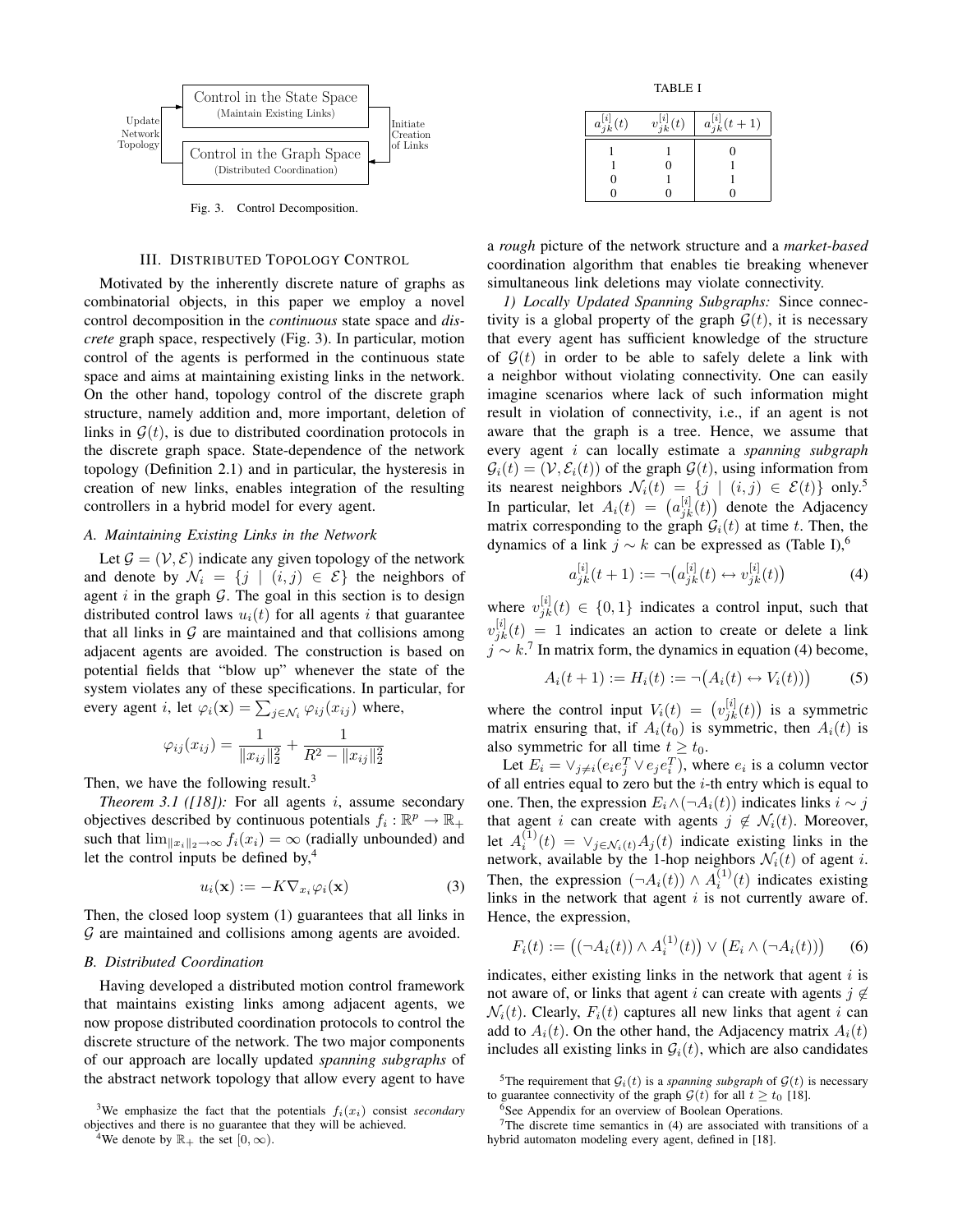

Fig. 4. Deleting any of the links (3,4) or (9,10) individually does not violate connectivity, but deleting them both results in a disconnected graph. None of the involved agents are adjacent.

to be deleted. Since  $F_i(t) \wedge A_i(t) = 0$ , we can decouple the control input  $V_i(t)$  into a component  $F_i(t) \wedge V_i^c(t)$  regulating link *creations* and a component  $A_i(t) \wedge V_i^d(t)$  regulating link *deletions*. Hence, the control input becomes,

$$
V_i(t) := (F_i(t) \wedge V_i^c(t)) \vee (A_i(t) \wedge V_i^d(t)) \qquad (7)
$$

Note that the component  $F_i(t) \wedge V_i^c(t)$  prevents updating  $A_i(t)$  with new links  $j \sim k$ , where  $j, k \neq i$ , if agent i is not informed about them by its neighbors. On the other hand, if  $(\neg A_i(t)) \wedge A_i^{(1)}(t) \rightarrow V_i^c(t)$ , then  $A_i(t)$  is updated with all existing links in the network that agent  $i$  is not aware of. It can be shown that if all estimates  $G_i(t)$  are explicitly initialized with nearest neighbor links, the overall network  $\mathcal{G}(t)$  is fixed and connected and the update rule for all agents is as in (5), then all agents achieve *consensus* on their estimates  $A_i(t)$  in finite time. Hence, estimates  $G_i(t)$  provide the agents with a *rough* picture of the overall network, as desired [18].

*2) Market-Based Coordination:* Given the local network dynamics (5), the main challenge is to determine control inputs  $V_i^c(t)$  and  $V_i^d(t)$  that ensure connectivity of each subgraph  $G_i(t)$  for all time t. Since  $G_i(t) \subseteq G(t)$  [18], connectivity of  $G_i(t)$  for all i implies connectivity of the overall network  $G(t)$ . Regarding creation of links in  $G_i(t)$ by agent *i*, we define the control input  $V_i^c(t) = (v_{jk}^{[i]c})$  as,

$$
v_{jk}^{[i]c}(t) := \neg((j = i) \lor (k = i)) \lor (x_k(t) \in \mathcal{B}_r(x_j(t))) \tag{8}
$$

where,

$$
\mathcal{B}_r(x_i(t)) = \{ y(t) \in \mathbb{R}^p \mid ||y(t) - x_i(t)||_2 < r \}
$$

denotes an open ball of radius  $r > 0$  (as in Definition 2.1) centered at  $x_i(t) \in \mathbb{R}^p$ . Clearly,  $(j = i) \vee (k = i)$  guarantees the local nature of the controller (note that  $v_{ij}^{[i]c}(t_1) = 1$  in Fig. 2). Note that  $v_{jk}^{[i]c}(t) = 1$  for all  $j, k \neq i$ , which implies that  $((\neg A_i(t)) \land A_i^{(1)}(t)) \rightarrow V_i^c(t)$  and so by equation (5), ∫<br>∖  $\rightarrow V_i^c(t)$  and so by equation (5),  $A_i(t)$  is updated with all existing links in the network that agent *i* is not aware of.

Deletion of links  $i \sim j$  by any agent i is, however, nontrivial due to the possibility for simultaneous link deletions by multiple non-adjacent agents that may generate a disconnected graph (Fig. 4). To avoid such scenarios, we require that at most one link can be deleted from  $\mathcal{G}(t)$  at every time instant t and employ a *market-based* coordination framework to achieve consensus of all agents regarding the

# **Algorithm 1** Auction Mechanism for Agent  $i$

- 1: Compute the set of *safe* neighbors  $S_i(t)$  which is such that if the link  $i \sim j$  with  $j \in S_i(t)$  is deleted from  $\mathcal{E}_i(t)$ , then  $\mathcal{G}_i(t)$  remains connected, i.e.,  $S_i(t) := \{ j \in \mathcal{N}_i(t) \backslash \mathcal{N}_i^r(t) \mid \lambda_2(L(\mathcal{E}_i(t) \backslash \{i \sim j\})) >$ 0}
- 2: Initialize a request for a link deletion  $r_i$  =  $[i \quad g(S_i(t)) \quad bid(S_i(t), b)]^T \in \mathbb{R}^3$  that consists of the link  $i \sim q(S_i(t))$  that is to be deleted and a bid  $b \in \mathbb{R}_+$  indicating how "important" this request is.
- 3: Initialize a set of max-bids  $\mathcal{M}_i(t) \in 2^{\mathbb{R}^3}$  and a binary vector of tokens  $T_i(t) \in \{0,1\}^n$  indicating the start of an auction, by  $\mathcal{M}_i(t) := \{r_i(t)\}\$ and  $T_{ii} = 1$ , respectively. 4: while  $(\wedge_{j=1}^{n} T_{ij}(t)) = 0$  do
- 5: Collect tokens from adjacent agents only, i.e.,  $T_i(t+1) := T_i(t) \vee (\vee_{j \in \mathcal{N}_i(t)} T_j(t))$
- 6: Apply a max-consensus update on  $\mathcal{M}_i(t)$ , i.e., Apply a max-consensus update on  $M_i$ <br> $M_i(t+1) := \{r_j \mid j = \text{argmax}\}$  $r_k \in \cup_{l \in \{\mathcal{N}_i(t),i\}} \mathcal{M}_l(t)$  ${r_{k3}}$ ª
- 7: end while
- 8: Compute the *winner* link of the auction  $w_i(t)$ , i.e.,  $w_i(t) := \{r_{i1} \sim r_{i2} \mid r_i \in \mathcal{M}_i(t)\}\$

deleted link. For this, let  $\mathcal{N}_i^r(t) = \{j \mid x_j(t) \in \mathcal{B}_r(x_i(t))\}$ denote the set of r-neighbors of agent  $i$  at time  $t$ . Then,  $\mathcal{N}_i^r(t) \subseteq \mathcal{N}_i(t)$  and links  $i \sim j$  with neighbors  $j \in$  $\mathcal{N}_i(t)\backslash \mathcal{N}_i^r(t)$  are all candidates to be deleted, by Definition 2.1. Define further the functions  $bid: 2^{\mathbb{N}} \times \mathbb{R}_{+} \to \mathbb{R}_{+}$  and  $q: 2^{\mathbb{N}} \to \mathbb{N}$  with,

$$
bid(X, b) := \begin{cases} b \in X & \text{if } X \neq \emptyset \\ 0 & \text{otherwise} \end{cases}
$$

and,

$$
g(X) := \begin{cases} i \in X & \text{if } X \neq \emptyset \\ 0 & \text{otherwise} \end{cases}
$$

where  $i \in X$  can be chosen according to any policy, deterministic or not. Then, the proposed auction mechanism is described in Algorithm 1 and the corresponding marketbased coordination scheme consists of multiple such auctions taking place sequentially.

Given the winning link  $w_i(t)$  corresponding to the highest bid in the auction in Algorithm 1, the control input that bid in the auction in Algorium 1, the contract the explanation  $V_i^d(t) = (v_{jk}^{[i]d}(t))$ ¤<br>∖ , becomes (note that  $v_{ij}^{[i]d}(t_2) = 1$  in Fig. 2),

$$
v_{jk}^{[i]d}(t) := (w_i(t) = j \sim k) \land (|w_i(t)| = 1)
$$
 (9)

Note that whenever  $|w_i(t)| > 1$ , there is either a tie in the bids or no bids were sent in the network. In any such case,  $V_i^d(t) = 0$  for all agents i and no link is deleted from any set  $\mathcal{E}_i(t)$ . To ensure correctness of the above market-based coordination scheme, all agents need to be synchronized in the same auction for all time [18]. This requirement becomes even more important in the presence of communication time delays [18].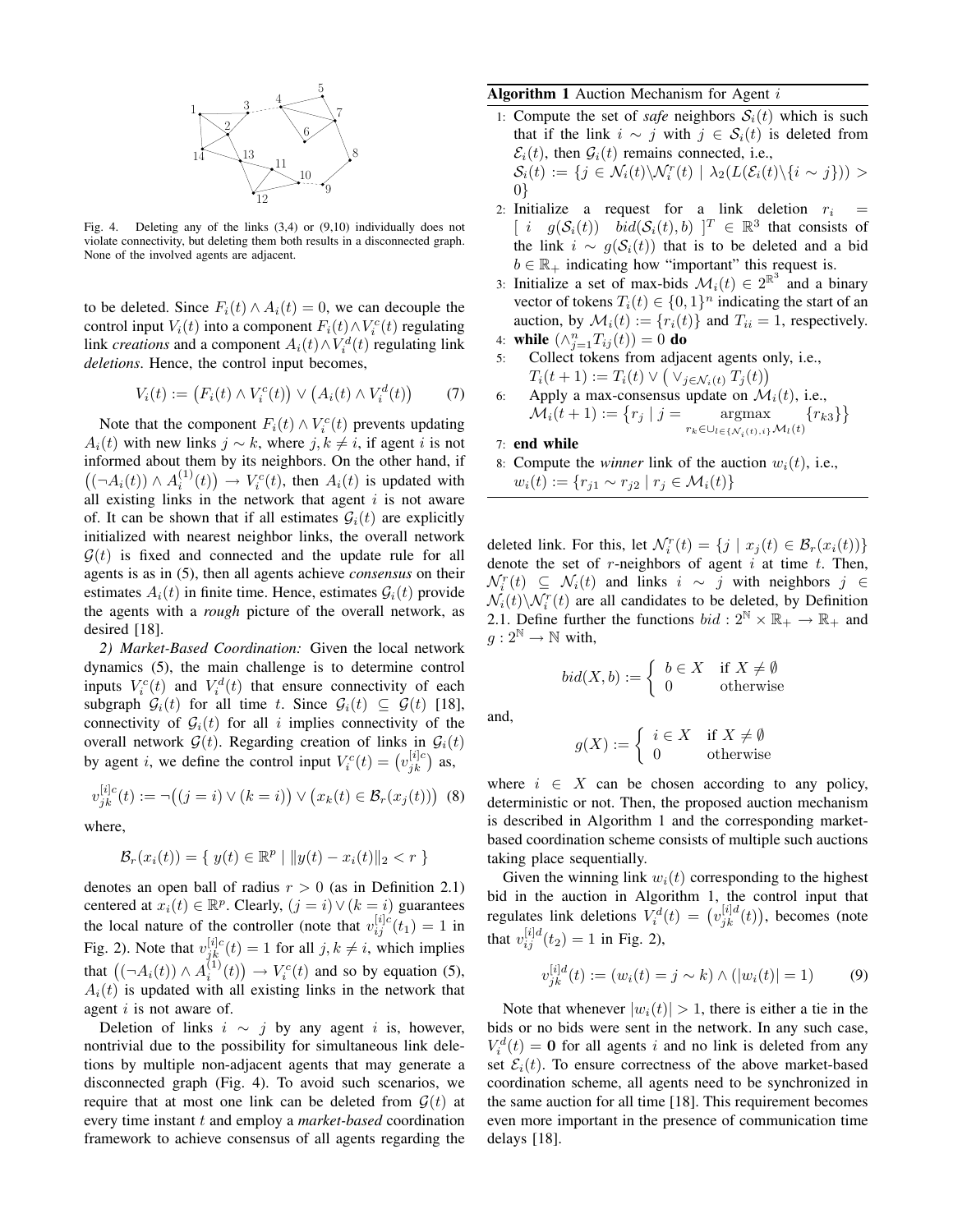

Fig. 5. Closed loop hybrid model for agent i.

*Remark 3.2:* Note that any positive real numbers can serve as bids in Algorithm 1. However, letting  $b \geq 0$  be a function of the distance  $||x_i(t) - x_{g(S_i)}(t)||_2$  or the size of the neighbor set  $|\mathcal{N}_i(t)|$  is a rather natural choice that can also be associated with signal strength or power consumption properties of the overall network.

*Remark 3.3:* The condition  $(\wedge_{j=1}^{n} T_{ij}(t)) = 1$  indicating the end of the *while* loop in Algorithm 1, clearly implies convergence of the max-consensus algorithm on the sets  $\mathcal{M}_i(t)$  to the maximum over all agents. The motivation for using tokens  $T_i(t)$  to indicate the end of an auction, instead of a fixed  $(n - 1)$ -step termination condition, which for connected networks is sufficient for convergence of the maxconsensus algorithm, is twofold. First, it utilizes the structure of the network resulting in more efficient updating.<sup>8</sup> Second, it can deal with communication time delays in the system, where the time required for  $n - 1$  steps of Algorithm 1 can be significantly different for distinct agents, preventing convergence of all agents to a common outcome. It is also worth noting that the memory and communication cost for transmitting the binary tokens is minimal.

### *C. Closed Loop Hybrid Agent*

Integration of the motion control laws of Section III-A with the discrete topology control protocols of Section III-B.2 leads to a hybrid model for every agent. This model consists of a *navigation* and a *coordination* automaton, implementing motion and market-based connectivity control, respectively (Fig. 5). *Input* to the navigation automaton of agent i consists the neighbor set  $\mathcal{N}_i(t)$  and the states  $x_i(t)$ of all agents. Although all agents' states are considered *shared* in this hybrid system, only the ones associated with agents in  $\mathcal{N}_i(t)$  are practically required. The *output* of the navigation automaton is then the agent's updated state  $x_i(t)$ obtained by integrating (1)-(3). *Inputs* to the coordination automaton of agent i are the states  $x_i(t)$  of all agents, their network estimates  $A_j(t)$ , their max-bid sets  $\mathcal{M}_j(t)$ , and their token vectors  $T_i(t)$ . Similarly, all these variables are shared, however only those corresponding to  $j \in \mathcal{N}_i(t)$ are required by agent i. The *outputs* of the coordination automaton are then the agent's updated states  $\mathcal{N}_i(t)$ ,  $A_i(t)$ ,  $\mathcal{M}_i(t)$  and  $T_i(t)$ . The two automata are synchronized into a single closed loop hybrid system [18].

*Remark 3.4 (Scalability):* Note that memory and communication requirements for every agent are polynomial



Fig. 6. 12 agents with 2 leaders (Initial Configuration).

and in particular of the order  $O(n^2)$ , due to handling and transmitting the adjacency matrices  $A_i(t)$ .

### IV. CONNECTIVITY TASKS

In this section we illustrate the proposed algorithm in nontrivial connectivity tasks and show that it has the desired connectivity, collision avoidance and scalability properties. We assume a 3-dimensional workspace and classify the agents into a set  $\mathcal{L} \subseteq \{1, \ldots, n\}$  of *leaders* having a non-trivial secondary objective and a set of *followers*  $\{1, \ldots, n\} \backslash \mathcal{L}$ having no secondary objective. In particular, for all leaders  $i \in \mathcal{L}$  we assume secondary objectives as in Fig. 1(b), where we also add unit angular velocities, slightly abusing the secondary objective specifications in equation (1).

The connectivity task we consider consists of  $n = 27$ agents initialized as in Fig. 6. We assume two leaders, namely  $\mathcal{L} = \{1, 2\}$ , with secondary objective parameters chosen to *stretch* the network and observe whether it is able to reconfigure while maintaining connectivity. The link ranges in Definition 2.1 are  $r = .25$  and  $R = .4$ .

Fig. 7 shows the evolution of the system at two consecutive time instants. Agents are indicated by dots, while the leaders are also labeled by the letter "L". Strong links between the agents, i.e., links with inter-agent distances less than  $r$ , are indicated by solid lines, while candidate links for deletion, by dotted lines (Definition 2.1). Solid curves attached attached to every agent indicate the recently traveled paths and give an idea of the agents' motion. Note that, under the proposed connectivity control laws, the overall network remains connected, while the leaders "do their best" to achieve their secondary objectives. Note also that in the absence of strong links in the network our algorithm generates a minimally connected network, i.e., a tree structure.

# V. CONCLUSIONS

In this paper, we considered the problem of controlling a group of agents so that the resulting motion always preserves the connectivity property of the underlying network. Our approach was based on a novel control decomposition, where motion control of the agents was performed in the continuous state-space, while topology control of the network was embedded in the discrete graph-space and relied on abstract network information, locally updated by every agent, and market-based coordination. Integration of the above

<sup>8</sup>For a complete graph, one step is sufficient for convergence of the maxconsensus algorithm.